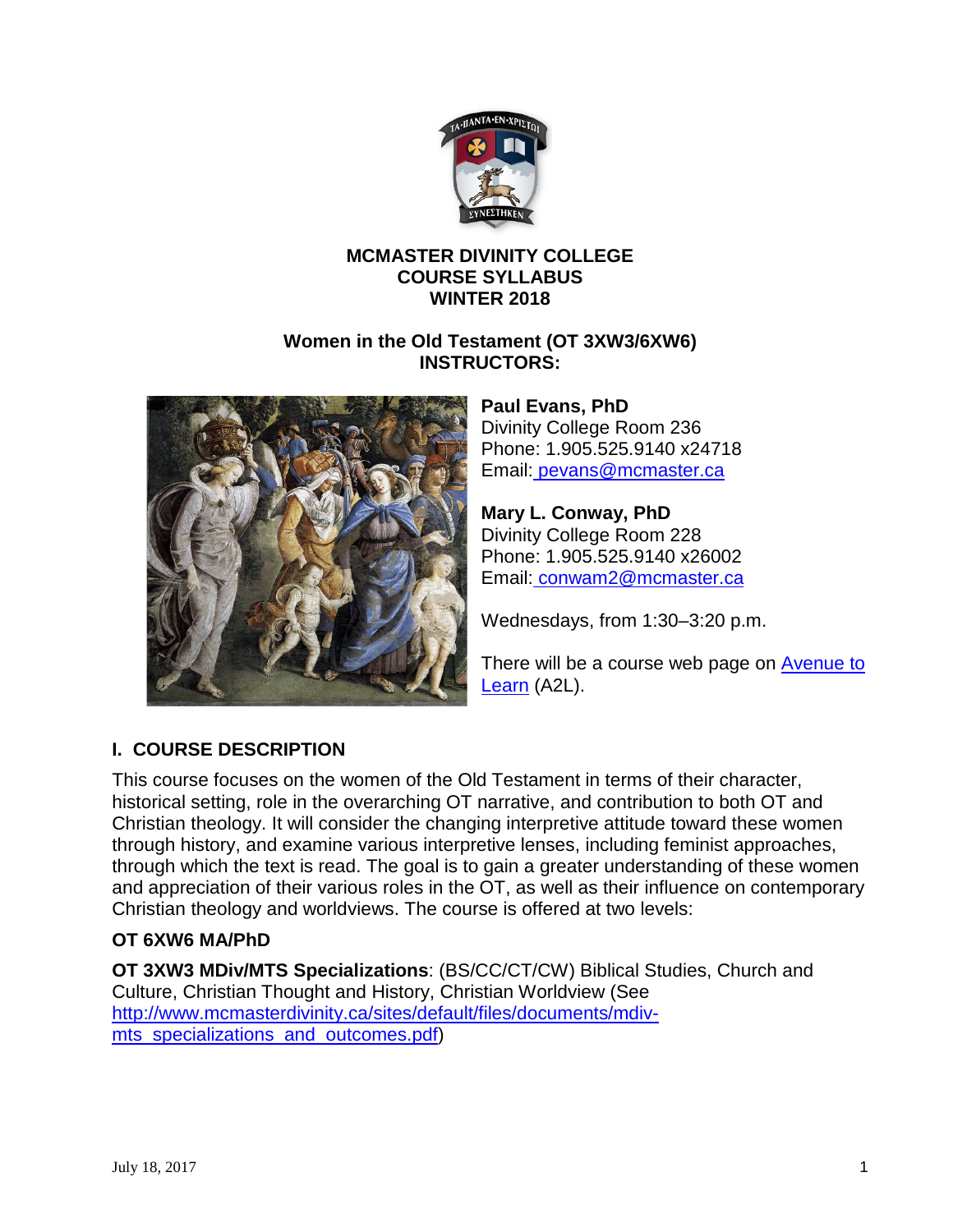## **II. LEARNING OUTCOMES**



- a. Knowing
	- To know the women of the Old Testaments: their contexts, characters, and roles
	- To understand a variety of feminist approaches to biblical interpretation
	- To understand both the positive and negative contributions of women in the narrative of the Old Testament
	- To understand the contribution of women to OT theology
	- To understand the relevance of OT women to the NT and Christian theology

# b. Comp Being

- To appreciate the contribution that women have made to the history of faith
- To appreciate the potential for women's contribution to the academy and the church
- To grow closer to God through his working through both men and women in the OT text

 $c.$   $\infty$  Doing

- To evaluate and apply feminist approaches to biblical interpretation
- To articulate, orally and in writing, the way in which women contribute to OT narrative and theology
- To be able to dialogue with those in the church who hold different perspectives

#### **III. COURSE REQUIREMENTS**

#### **A. REQUIRED TEXTS**



Meyers, Carol L., Toni Craven, and Ross Shepard Kraemer. *Women in Scripture: A Dictionary of Named and Unnamed Women in the Hebrew Bible, the Apocryphal/Deuterocanonical Books, and the New Testament*. Boston, MA: Houghton Mifflin, 2000.

Mills Library: BS 575 .W593 2000 (Reference) **[Google Preview](https://books.google.ca/books?id=6txrDQAAQBAJ&printsec=frontcover#v=onepage&q&f=false)**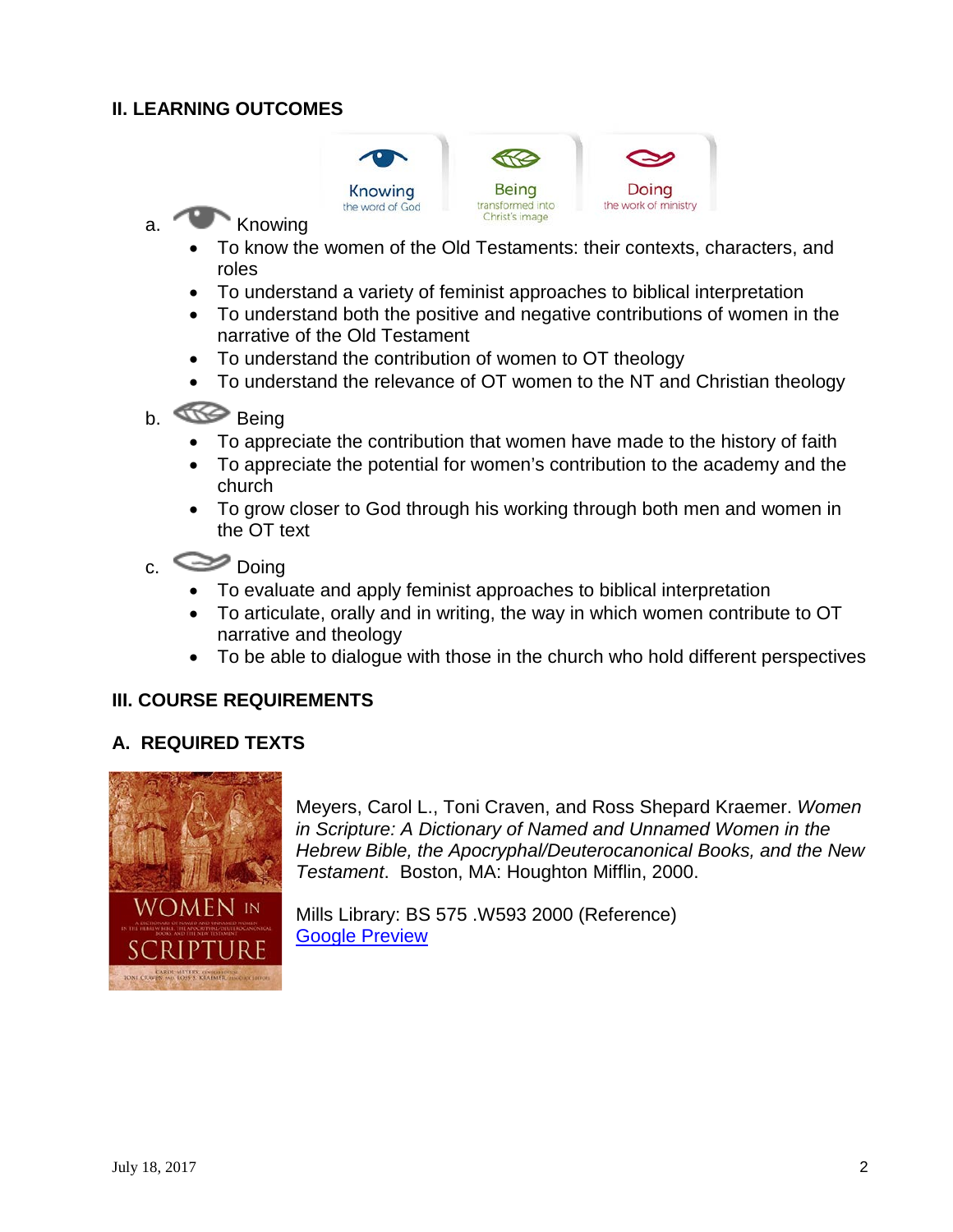Lapsley, Jacqueline E. *Whispering the Word: Hearing Women's Stories in the Old Testament.* 1st ed. Louisville, KY: Westminster John Knox, 2005.

Mills Library: BS 521.4 .L37 2005 [Google Preview](https://books.google.ca/books?id=YqB1BwAAQBAJ&printsec=frontcover&dq=whispering+the+word+lapsley&hl=en&sa=X&ved=0ahUKEwiVo8Xng5vUAhWrx4MKHTGgBHMQ6AEIKDAA#v=onepage&q=whispering%20the%20word%20lapsley&f=false)





Trible, Phyllis. *Texts of Terror: Literary-Feminist Readings of Biblical Narratives*. Overtures to Biblical Theology. Philadelphia: Fortress, 1984.

Mills Library: BS 575 .T74 1984 [Google Preview](https://books.google.ca/books?id=KxNtZ9tyed4C&printsec=frontcover&dq=texts+of+terror&hl=en&sa=X&redir_esc=y#v=onepage&q=texts%20of%20terror&f=false)

All required textbooks for this class are available from the College's book service, R.E.A.D. On Bookstore, Room 145, McMaster Divinity College, or contact R.E.A.D. On Bookstore, 5 International Blvd., Etobicoke, Ontario M9W 6H3. Phone 416.620.2934; fax 416.622.2308; e-mail [books@readon.ca.](mailto:books@readon.ca) Website:

[http://webhome.idirect.com/~readon/bookstore.htmlXBkEducation.](http://webhome.idirect.com/%7Ereadon/bookstore.html#BkEducation) Texts may be ordered ahead and sent to your home or purchased at the college. You may also order the texts from online sources.

## **B. RECOMMENDED RESOURCES**

See the bibliography below. These resources are merely a sampling of the many available on this topic. You are advised to search the library catalogue and journal databases, particularly in regard to specific women or biblical books.

## **C. ASSIGNMENTS AND GRADING**

Note that there are separate assignments and grading for each level: OT 3XW3 and OT 6XW6.

## **Important Note:**

**Your work in this course will be evaluated according to these four groups of criteria.**  (Based on Ontario Ministry of Education documents.)

I. **Knowledge and Understanding**: Knowledge is the mastery of subject specific content; understanding is the comprehension of the content's meaning and significance. It may be demonstrated by coverage of all relevant issues, adequate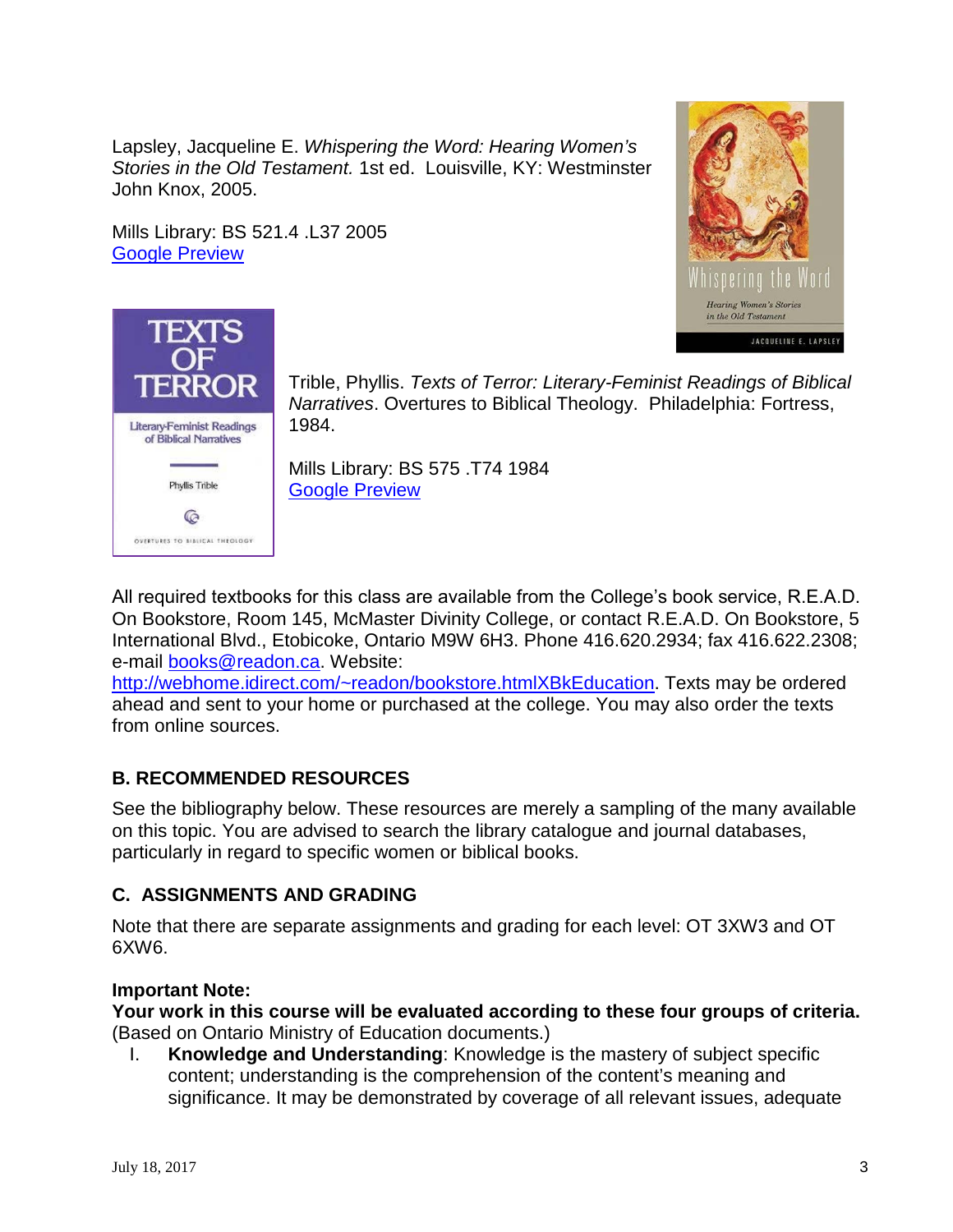background information, deep engagement with the texts and with sources, explaining the significance of biblical passages, etc.

- II. **Thinking and Analysis**: The use of critical and creative thinking skills and processes such as planning, organizing, classification, research, critical analysis, interpretation, and evaluation. It may be demonstrated by logical organization, a clear thesis, logical flow of ideas, compelling evidence, effective use of sources, effective conclusions, etc.
- III. **Application**: The use of knowledge and skills to make connections within existing contexts and with new contexts. It may be demonstrated by the use of knowledge and skills to solve problems and resolve conflicts, the relating of the themes of one book to another, the relating of OT ideas to the NT, the relating of biblical concepts to issues and problems in current society, etc.
- IV. **Communication**: The conveying of meaning in appropriate ways to an audience. It may be demonstrated by the use of correct spelling, punctuation, and grammar, by clear organization of ideas, by the use of clear academic language, by full and correct documentation of sources, by pacing and tone in sermons, etc.

## **OT 3XW3** (BS/CC/CT/CW)

| Reading                                            | 10   |
|----------------------------------------------------|------|
| Book Review Texts of Terror or Whispering the Word | 15   |
| <b>A2L Discussion of Articles</b>                  | 10   |
| <b>Specialization Response</b>                     | 30   |
| <b>Exegetical, Research, or Thematic Paper</b>     | 35   |
| <b>Total Grade</b>                                 | 100% |

## **Assignment Details:**

#### **1. Assignment 1: Reading 10%.** Due on Wednesday, April 11, 2018 by 11:30 pm

Students will submit a detailed list of the reading that they have completed in the core texts, and for assignments, including page spreads for partial reading. Upload your list to the appropriate Assignment Box on A2L as one PDF file only.

#### **2. Assignment 2: Book Review 15%.** Due on Wednesday, January 31, 2018 by 11:30 pm

Students will submit a critical book review of either Trible's *Texts of Terror* or Lapsley's *Whispering the Word*. Note that this review is NOT a summary of content, but an *evaluative review of the content and argument*. References should be made to specific pages and content in this regard, however. Length: 6–7 pages. Secondary resources are not required but must be properly documented if used. **See the rubric on A2L.** Upload your assignment to the appropriate Assignment Box on A2L as **one PDF file** only.

#### **3. Assignment 3: A2L Discussion 10%.** Due on Wednesday, February 28, 2018 by 11:30 pm

Students will participate with the OT 6XW6 students in a class discussion of two articles posted on A2L which illustrate the change in one scholar's interpretation of a passage: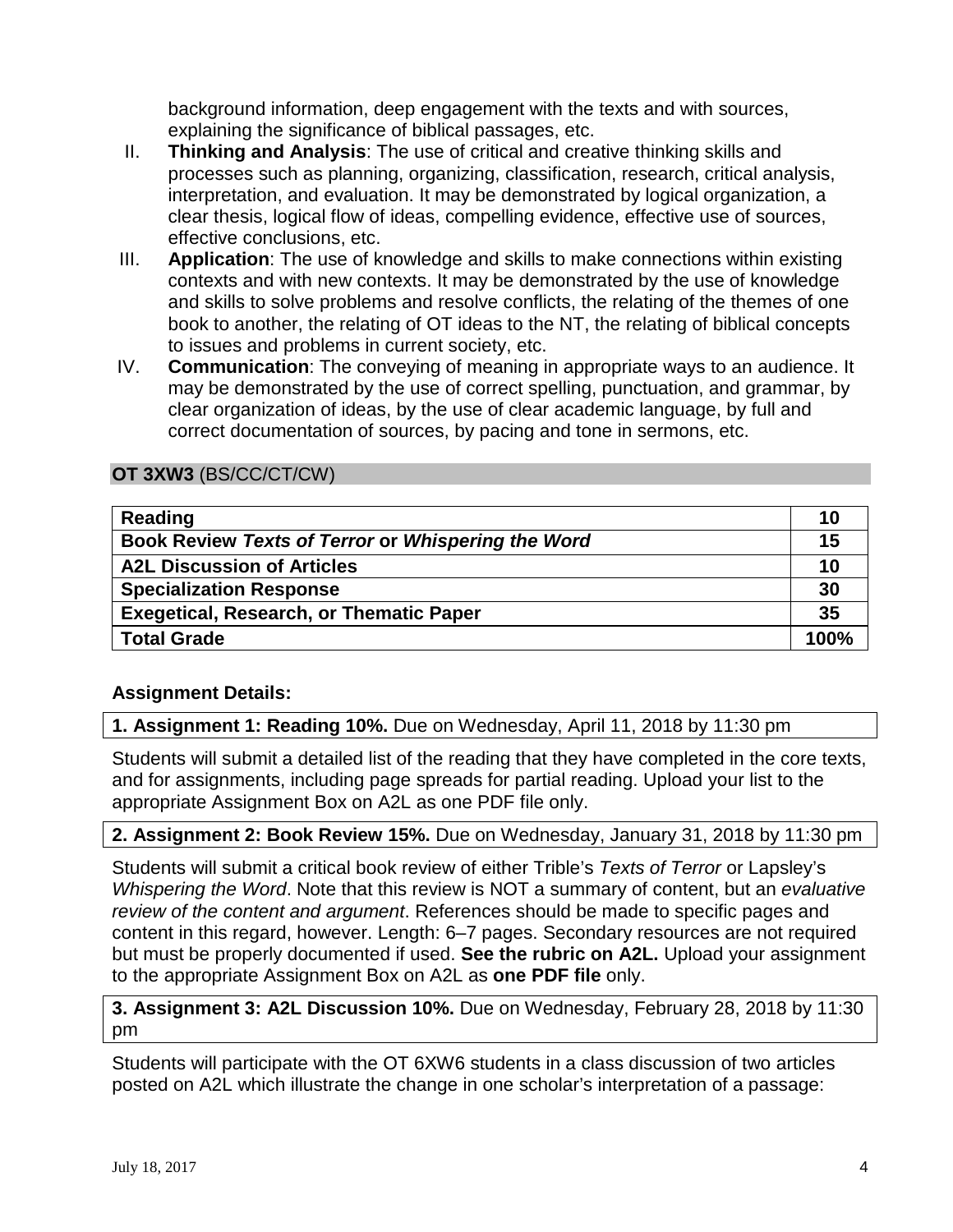- Exum, J. Cheryl. "'You Shall Let Every Daughter Live': A Study of Exodus 1:8–2:10." *Semeia* 28 (1983): 63–82.
- Exum, J. Cheryl. "Second Thoughts About Secondary Characters: Women in Exodus 1:8– 2:10." In *Feminist Companion to Exodus and Deuteronomy*, 75–87. Sheffield: Sheffield Academic, 1994.

Comments may be wide ranging, and relate to exegesis, argument, theology, application, etc. However, the comments must be thoughtful and carefully reasoned, not merely unsupported opinions. You are free to agree or disagree with the author and your fellow students, but must do so respectfully. A minimum of three posts will be required of each student, and they will be evaluated in terms of relevance, cogency of argument, and understanding of the articles and scripture. Posts that simply say "I agree with Student X" and the like will not be counted. **See the rubric on A2L.**

**4. Assignment 4: Specialization Response 30%.** Due on Friday, March 16, 2018 by 11:30 pm

You are to complete ONE of the following assignments which relates to your area of specialization. Document all sources that you use. **Creativity** is encouraged where appropriate, but **quality** is essential. **See the rubric on A2L.** Upload your assignment to the appropriate Assignment Box on A2L in PDF format only.

### **Biblical Studies**

Option A: Interpretive Lenses: Find two interpretations of a passage involving an OT woman (journal articles, a passage from commentaries, etc.). One should be a feminist approach and one should be a non-feminist approach. Of course, there is a wide range of approaches within each category; some are more traditional or radical than others. In a 5–6 page paper, evaluate the two interpretations in terms of their strengths and weaknesses, and the value of the conclusions they draw. And remember, not all feminist interpreters are women! See the next option for hints on identifying feminist interpreters.

#### Option B: Women Interpreters:

Investigate a specific woman interpreter of scripture, contemporary or historical. In a 5–6 page paper, describe her context, her approach to biblical interpretation, her writing, and the way she was viewed by her contemporaries. Read some of her original material and comment evaluatively on it. Check books such as these for ideas for contemporary interpreters:

- Day, Linda, and Carolyn Pressler, eds. *Engaging the Bible in a Gendered World: An Introduction to Feminist Biblical Interpretation in Honor of Katharine Doob Sakenfeld*. 1st ed. Louisville, KY: Westminster John Knox, 2006.
- Junior, Nyasha. *An Introduction to Womanist Biblical Interpretation*. 1st ed. Louisville, KY: Westminster John Knox, 2015. (This talks about feminists too.)

A good starting point for finding historic interpreters would be:

Taylor, Marion Ann, and Agnes Choi. *Handbook of Women Biblical Interpreters: A Historical and Biographical Guide*. Grand Rapids, MI: Baker Academic, 2012 (Mills Library BS 501 .A1 H36; [Google Preview.](https://books.google.ca/books?id=FdbXSdp-j9QC&printsec=frontcover&dq=Handbook+of+Women+Biblical+Interpreters:+A+Historical+and+Biographical+Guide.&hl=en&sa=X&redir_esc=y#v=onepage&q=Handbook%20of%20Women%20Biblical%20Interpreters%3A%20A%20Historical%20and%20Biographical%20Guide.&f=false)

Many of the works of historical interpreters are readily available online.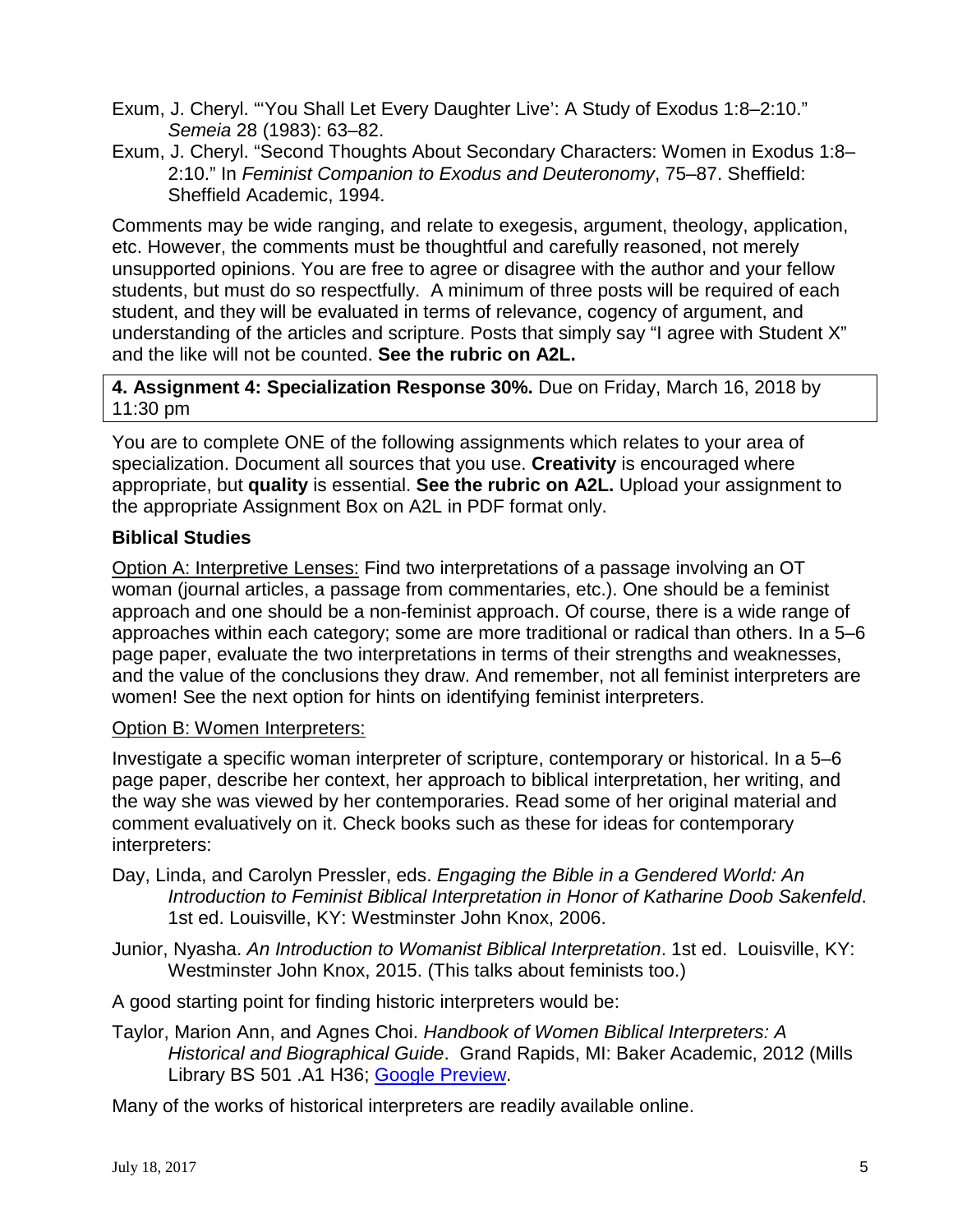## **Church and Culture**

### Option A: Preaching:

Prepare and record (audio or video) a sermon of 20-25 minutes on one or more of the women of the OT. State your audience; your sermon should be relevant to the cultural context of this audience. This sermon must be written specifically for this course and must not be recycled material. Include a typed version of the sermon that includes appropriate documentation.

#### Option B: Liturgy:

Prepare a 30 minute liturgy for a church, missional, or parachurch situation that will be relevant to a particular cultural context and which will focus in some way on women in the OT. It might be a Mother's Day or International Women's Day service, an outreach to women, a conference relevant to women, etc. Both men and woman may be present. Describe briefly the message of the sermon/talk that will be delivered during your liturgy (you do not have to write this yourself). The service may be traditional, contemporary, or blended. Prepare a bulletin listing the topic of the sermon/talk, music, songs, prayers, etc. Please provide the text of prayers and links to the music/songs (or upload the files). Include a 2-3 page explanation of why you chose these elements for your liturgy.

### **Christian Thought and History**

### Option A: Historical Women Interpreters:

The assignment Option B: Women Interpreters under Biblical Studies would also be appropriate here if you focus on a historical figure.

#### Option B: Historical Interpretation of OT Women:

Read three historical approaches to the interpretation of one specific woman in the OT. One approach may be contemporary. An electronic example from the McMaster catalogue is:

Thompson, Henry Adams. *Women of the Bible Consisting of Biographical and Descriptive Sketches of the Representative and More Important Women of Old Testament and New Testament Times, as Viewed in the Light of Our Present Day Civilization*. Dayton, Ohio: U.B. Publishing, 1914.

Also try old commentaries in the public domain, such as Matthew Henry's (a example on Deborah: [http://www.biblestudytools.com/commentaries/matthew-henry](http://www.biblestudytools.com/commentaries/matthew-henry-complete/judges/4.html)[complete/judges/4.html\)](http://www.biblestudytools.com/commentaries/matthew-henry-complete/judges/4.html). Of course, you only need to read the relevant parts of these sources. There are many more in our library and online. In a 5–6 page paper, describe how the theological interpretation of the role of this woman has changed over time.

#### **Christian Worldview**

Option A: Worldview of a Movie: Select a contemporary movie that focuses on a woman of the OT. This should not be a "Christian" movie. For example, there are several movies called *Samson and Delilah* (1996, 2009, etc,), *Esther* (2000), *Queen Esther, One Night with the King* (2006), *The Book of Esther* (2013), *The Book of Ruth* (2010). Also, Exodus movies (e.g., *Exodus: Gods and Kings*, 2014) may portray Miriam, Jochebed, and Zipporah. Select such a movie and watch it. In a paper of 5-6 pages, evaluate the worldview represented by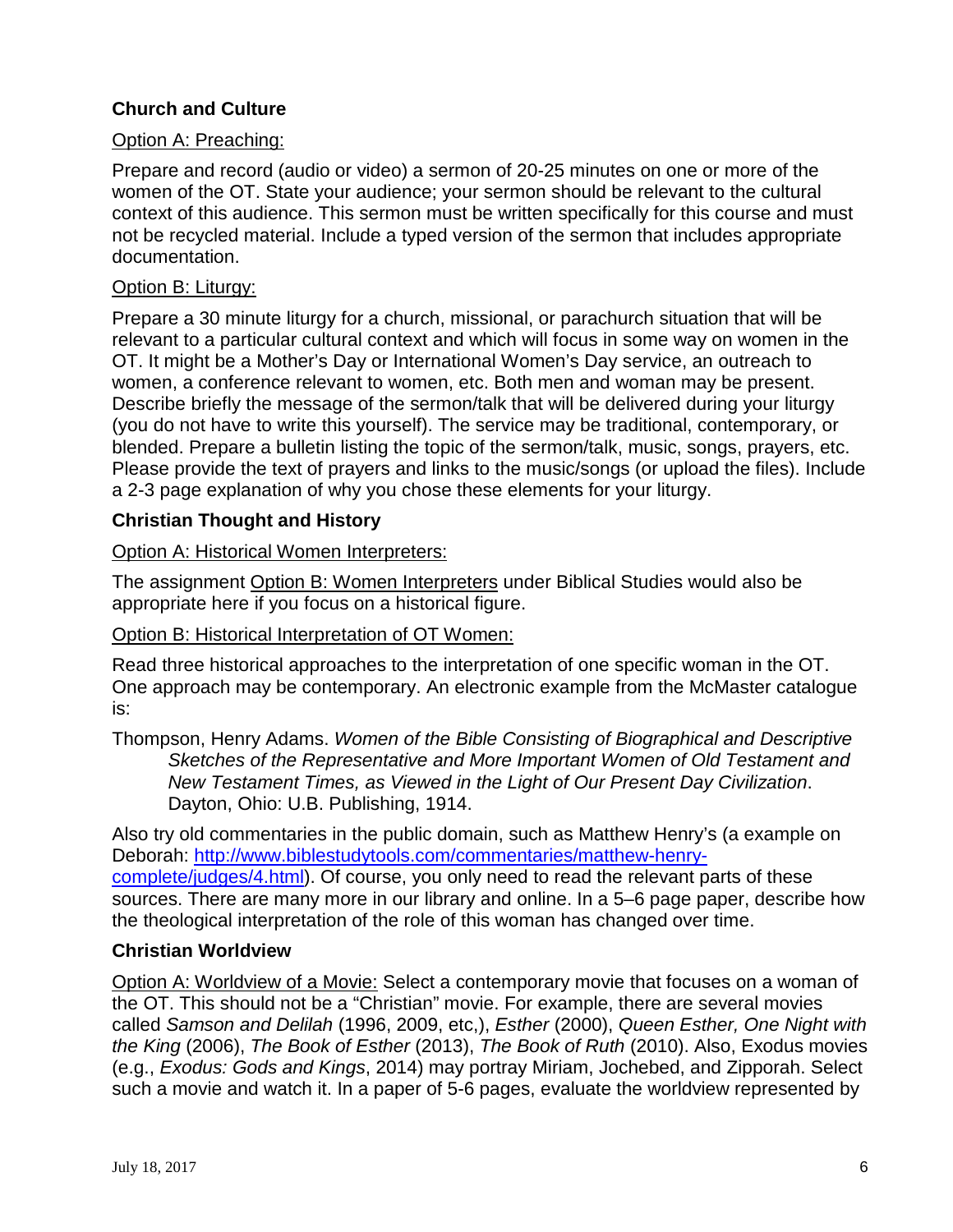the movie, and how it is similar to and/or different from your Christian worldview. Note: focus on the worldview; do not simply identify differences between the movie and the biblical story.

### Option B: Lesson Plan:

Create a Sunday school lesson for grade school children or high school students, or a small group study for adults, that deals with a woman of the OT. Focus on how the material is relevant for Christians today *and how it might reinforce or challenge their worldview*. For example, Deborah may relate to the role of women in the church, Esther may connect to the oppressed, or Ruth may relate to problems of immigrants or the marginalized. Specify the age level and nature of your class. Include the purpose of the lesson, the strategies, and the lesson materials.

#### **5. Assignment 4: Exegetical, Research, or Thematic Paper 35%.** Due on Friday, April 6, 2018 by 11:30 pm

Students will prepare a paper of approximately 15-18 pages, double spaced.

- **Biblical Studies Specialization:** Exegetical paper on a specific passage of Scripture or a Research Paper on a relevant topic.
- **Church and Culture Specialization:** Interpretation/Application paper with an emphasis on understanding and applying the text in today's church and culture, or a Research Paper on a relevant topic.
- **Christian Thought and History** or **Christian Worldview Specialization:** Thematic paper with an emphasis on application to contemporary or historical theology, worldviews, or issues, or a Research Paper on a relevant topic..

**Topics and passages must be approved by one of the professors ahead of time**. At least 10 academic secondary sources are required for these papers, and all must be used and cited in the paper. Sources may include the class texts, monographs, commentaries, and articles from journals or books. Sources must NOT include web sites (other than online databases for articles and historical sources, unless with the instructor's permission), one volume Bible dictionaries, study Bibles, Bible translations, and dated devotional commentaries (such as Matthew Henry's) unless used in a historically oriented paper. Note, however, that students may wish to use relevant websites as additional resources that illustrate contemporary worldviews or application issues. Recent sources are preferred.

Please avoid lengthy quotations from these sources; integrate the information into your own writing, **documenting paraphrase as well as direct quotation**. Do not include a lengthy paraphrase with an all-encompassing footnote at the end of the paragraph. Material must be processed and integrated with your own ideas with each borrowed idea referenced separately. Do not include lengthy biblical quotations. Note: Often, references to other parts of the Old or New Testaments are very appropriate, but you MUST demonstrate their relevance in your paper, not assume it. **See the rubric on A2L.** Upload your paper as **one PDF file only** to the appropriate Assignment Box on A2L.

## **a. Exegetical Paper (Biblical Studies):**

Students will select one self-contained OT pericope that involves a woman character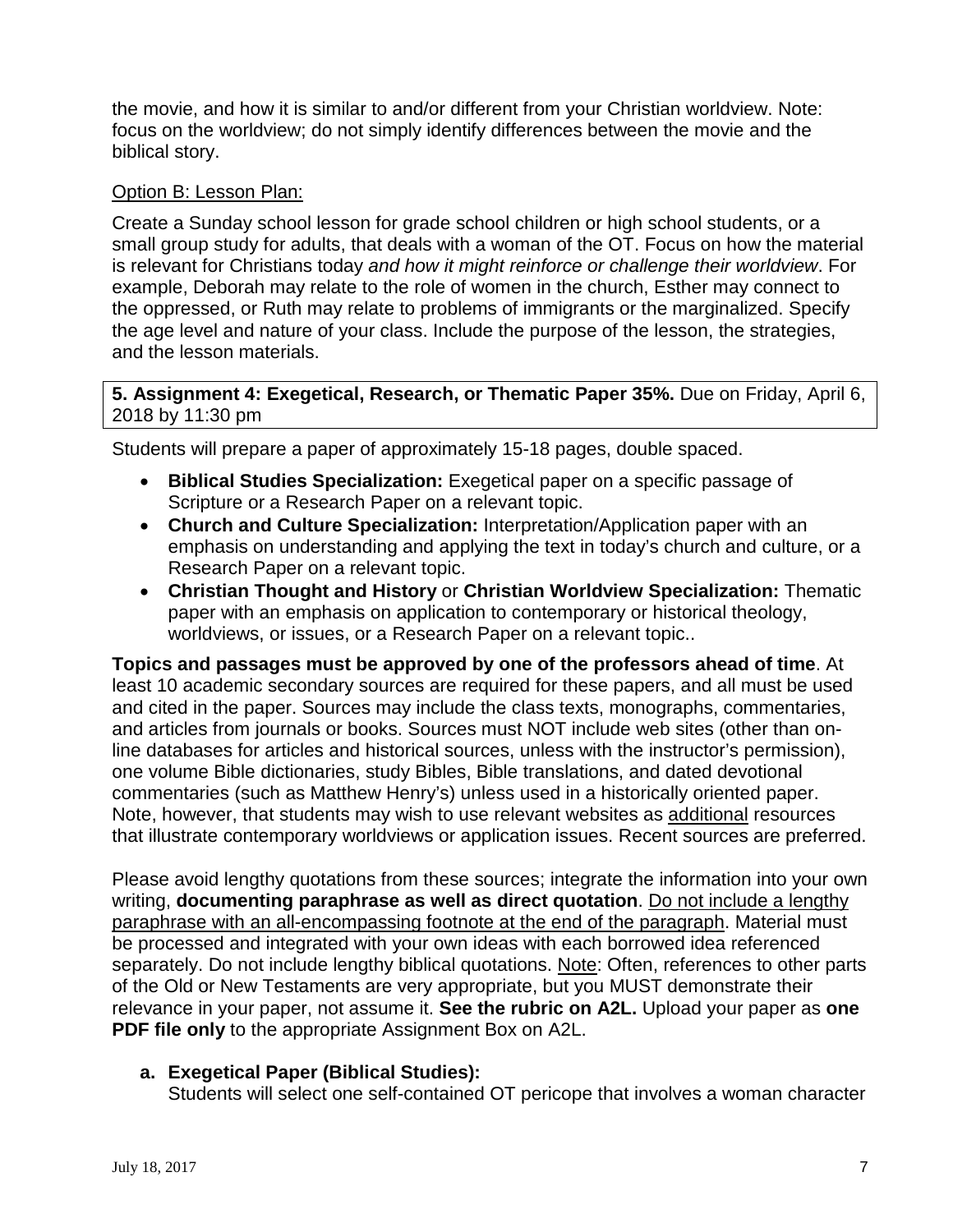and complete an exegetical analysis. The paper should include (not necessarily in this order):

- i. A clear statement of your thesis in the introduction
- ii. The historical and cultural context of the passage and book
- iii. A exegesis of the pericope
- iv. Reference to the Hebrew of the original text (if you have taken Hebrew; if not, rely on commentaries that discuss the Hebrew)
- v. Explanation of how your pericope fits within its context as a whole
- vi. Theological reflections on the pericope (integrate with your exegesis)
- vii. Relevant connections to the rest of the OT, NT (optional)
- viii. A clear conclusion

### **b. Interpretation/Application Paper (Church and Culture):**

Students will select an OT passage that involves a woman character(s), interpret it, and suggest contemporary applications for the church. The paper should include (not necessarily in this order):

- i. A clear statement of your thesis in the introduction
- ii. A deep engagement with the passage in its historical context
- iii. Exegesis of any significant or controversial verses
- iv. Contemporary theological reflections on the passage
- v. Relevant connections to other parts of the OT, NT (optional)
- vi. Suggestions for applications to the contemporary church, cultural context, missions, evangelism, etc.
- vii. A clear conclusion

### **c. Thematic/Theology Paper (Christian Thought and History or Christian Worldview)**

Students will examine a relevant theme or theology of an OT passage that involves a woman character or characters. The paper should include (not necessarily in this order):

- i. A clear statement of the thesis in the introduction
- ii. A clear explication of the theme/theology and its importance
- iii. Analysis of relevant passages that relate to the theme
- iv. Exegesis of any significant or controversial verses
- v. Theological reflections on the theme
- vi. Implications of the theme for the history of Christian thought or a contemporary Christian worldview
- vii. A clear conclusion

### **d. Research Paper (Biblical Studies, Christian Thought and History, Church and Culture, or Christian Worldview):**

Students will research a relevant topic that relates to an OT woman character or characters. The paper should include (not necessarily in this order):

- i. A clear statement of the thesis in the introduction and a description of its importance
- ii. Thoughtful interaction with relevant scholars and secondary sources
- iii. Critical evaluation of information
- iv. Analysis of relevant OT passages that relate to the topic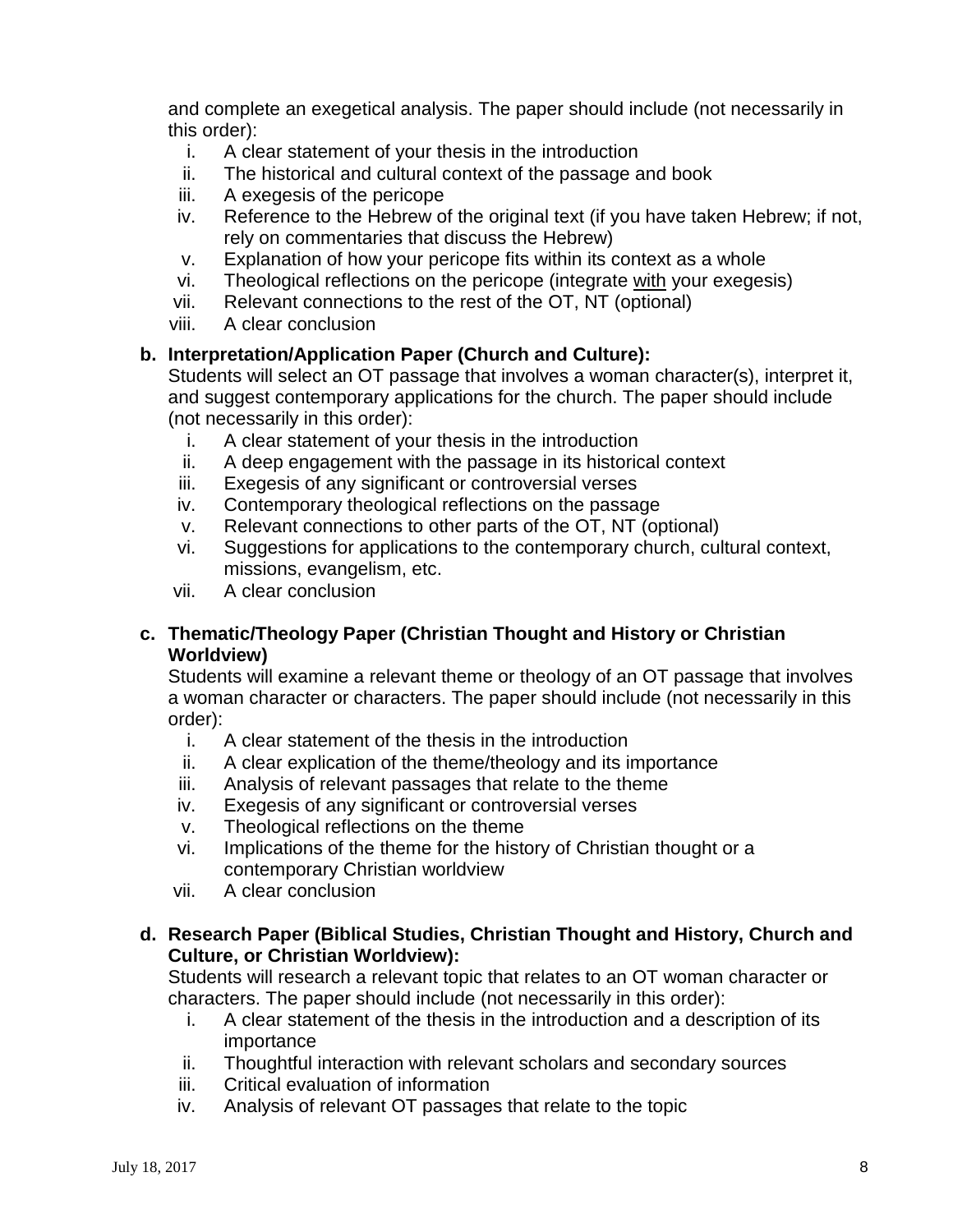- v. Implications of the topic for your area of specialization
- vi. A clear conclusion that summarizes the results of your research

#### **OT 6XW6**

| Reading                                  | 10   |
|------------------------------------------|------|
| <b>Class Leadership (Seminar/Lesson)</b> | 20   |
| <b>A2L Discussion of Articles</b>        | 10   |
| <b>Annotated Bibliography</b>            | 20   |
| <b>Research Paper</b>                    | 40   |
| <b>Total Grade</b>                       | 100% |

#### **Assignment Details:**

**1. Assignment 1: Reading 10%.** Due on Wednesday, April 11, 2018 by 11:30 pm

Students will submit a detailed list of the reading that they have completed in the core texts and in supplemental resources, including page spreads. The reading should total approximately 5000 pages. Upload your reading list to the appropriate Assignment Box on A2L in PDF format only.

#### **2. Assignment 2: Class Leadership 20%.** Due on various dates by the 1:30 pm class.

Students will negotiate with the professors to lead a class segment of 20-30 minutes related to the course content. This may take the form of a lecture, class discussion, seminar, or learning activity. **See the rubric on A2L.**

**3. Assignment 3: A2L Discussion 10%.** Due on Wednesday, February 28, 2018 by 11:30 pm

Students will participate with the OT 3XW3 students in a class discussion of two articles posted on A2L which illustrate the change in one scholar's interpretation of a passage:

- Exum, J. Cheryl. "'You Shall Let Every Daughter Live': A Study of Exodus 1:8–2:10." *Semeia* 28 (1983): 63–82.
- Exum, J. Cheryl. "Second Thoughts About Secondary Characters: Women in Exodus 1:8– 2:10." In *Feminist Companion to Exodus and Deuteronomy*, 75–87. Sheffield: Sheffield Academic, 1994.

Comments may be wide ranging, and relate to exegesis, argument, theology, application, personal spirituality, etc. However, the comments must be thoughtful and carefully reasoned, not merely unsupported opinions. You are free to agree or disagree with the author and your fellow students, but must do so respectfully. A minimum of three posts will be required of each student, and they will be evaluated in terms of relevance, cogency of argument, and understanding of the articles and scripture. Posts that simply say "I agree with Student X" and the like will not be counted. **See the rubric on A2L.**

**4. Assignment 4: Annotated Bibliography 20%.** Due on Friday, March 30, 2018 by 11:30 pm

As you read and research your major paper (see below #5), you are to construct an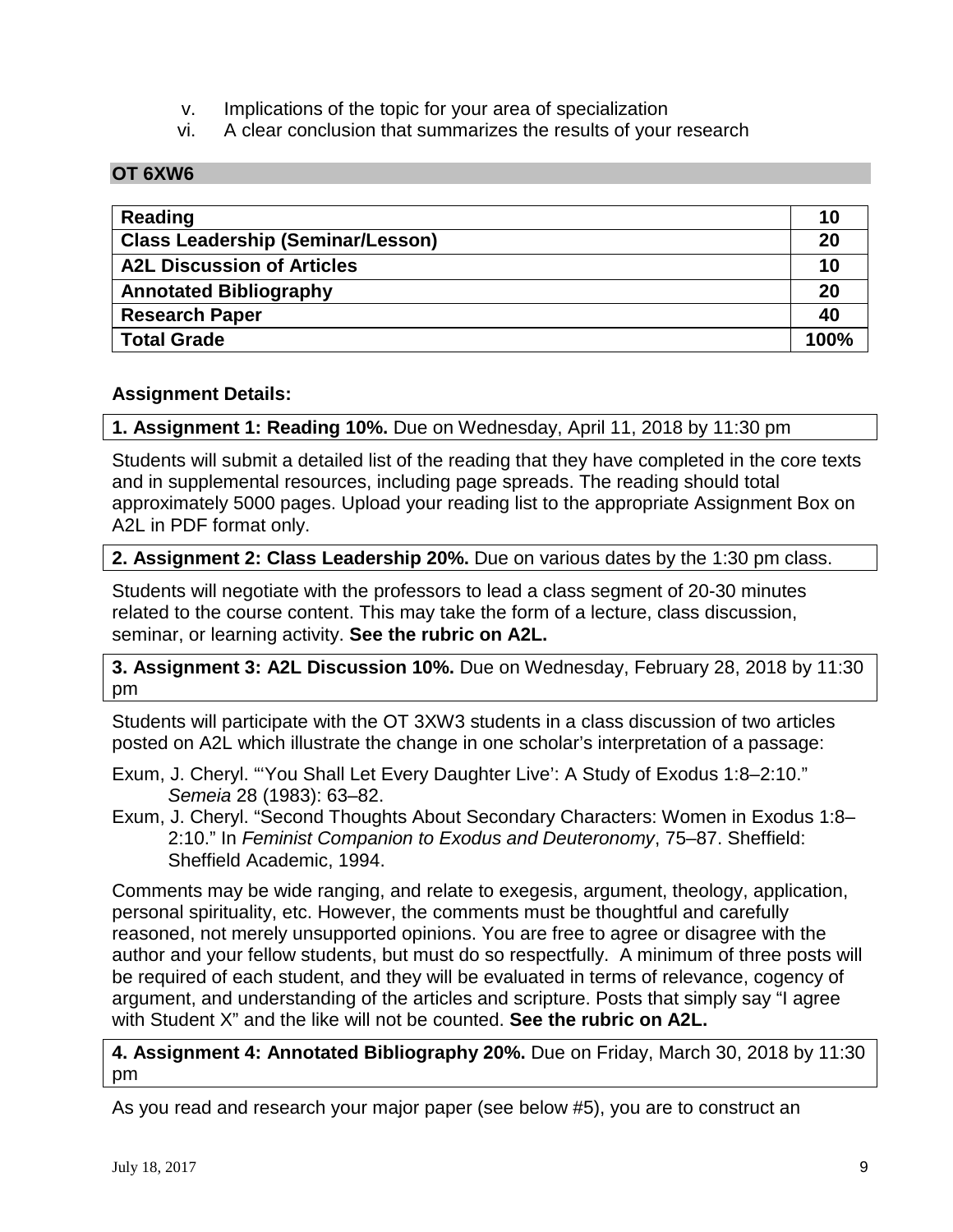annotated bibliography of the resources that you incorporate. Begin with your thesis/research statement. Then, for each source, provide bibliographic data according to the MDC Style Guide, followed by a brief description and evaluation of the argument, together with an assessment of its relevance for your own research (≈250 words per entry, not including bibliographic data). This assignment will be due one week before the actual paper. **See the rubric on A2L.** Upload your bibliography to the appropriate Assignment Box on A2L in PDF format only.

#### **5. Assignment 5: Research Paper 40%.** Due on Friday, April 6, 2018 by 11:30 pm

This paper will focus on an approved research topic related to the women of the OT. You are encouraged to select a topic that relates in some way to your own research focus. The research topic must be approved by one of the professors. You should produce a paper that could be a journal article, form part of a thesis or dissertation, and/or be presented at a scholarly conference. The paper should total 25 pages, including bibliography,  $\pm 10\%$ .

At least 20 academic secondary sources are required for these papers, and all must be used and cited in the paper. Sources will include academic monographs, articles from journals or books, and commentaries, and must include *at least* 3 articles from peer reviewed / refereed journals. By way of supplement to these 20 sources, a student may use a maximum of 2 internet resources. Students are responsible for the quality of the sources chosen. Recent sources are preferred.

Please avoid lengthy quotations from these sources; integrate the information into your own writing, **documenting paraphrase as well as direct quotation**. Do not include a lengthy paraphrase with an all-encompassing footnote at the end of the paragraph. Material must be processed and integrated with your own ideas with each borrowed idea referenced separately. Do not include lengthy biblical quotations. **See the rubric on A2L.** Upload your paper, as **one PDF file only**, to the Assignment Box on A2L.

#### **Policy for Late Assignments:**

Marks will be deducted for late assignments if there is no valid reason, such as illness (a doctor's note may be required) or serious family crisis. The deduction will be 4% per day. Extensions must be approved before the due date.

| Wk | <b>Date</b>       | <b>Content</b>                                                    |
|----|-------------------|-------------------------------------------------------------------|
|    | Jan 10            | Introduction and Syllabus; The Social/Historical Context of Women |
|    |                   | in the OT                                                         |
| 2  | Jan 17            | Women of the Pentateuch (Genesis)                                 |
| 3  | Jan 24            | Women of the Pentateuch (Exodus–Deuteronomy)                      |
| 4  | Jan 31            | Women of the Conquest 1 (Joshua/Judges)                           |
| 5  | Feb <sub>7</sub>  | Women of the Conquest 2 (Joshua/Judges)                           |
| 6  | Feb 14            | Women of the Kingdoms 1 (Samuel-Kings, Chronicles, including      |
|    |                   | Women Prophets/Wise Women)                                        |
|    | Feb <sub>21</sub> | Women of the Kingdoms 2 (Samuel–Kings, Chronicles, including      |
|    |                   | Women Prophets/Wise Women)                                        |

## **IV. COURSE SCHEDULE**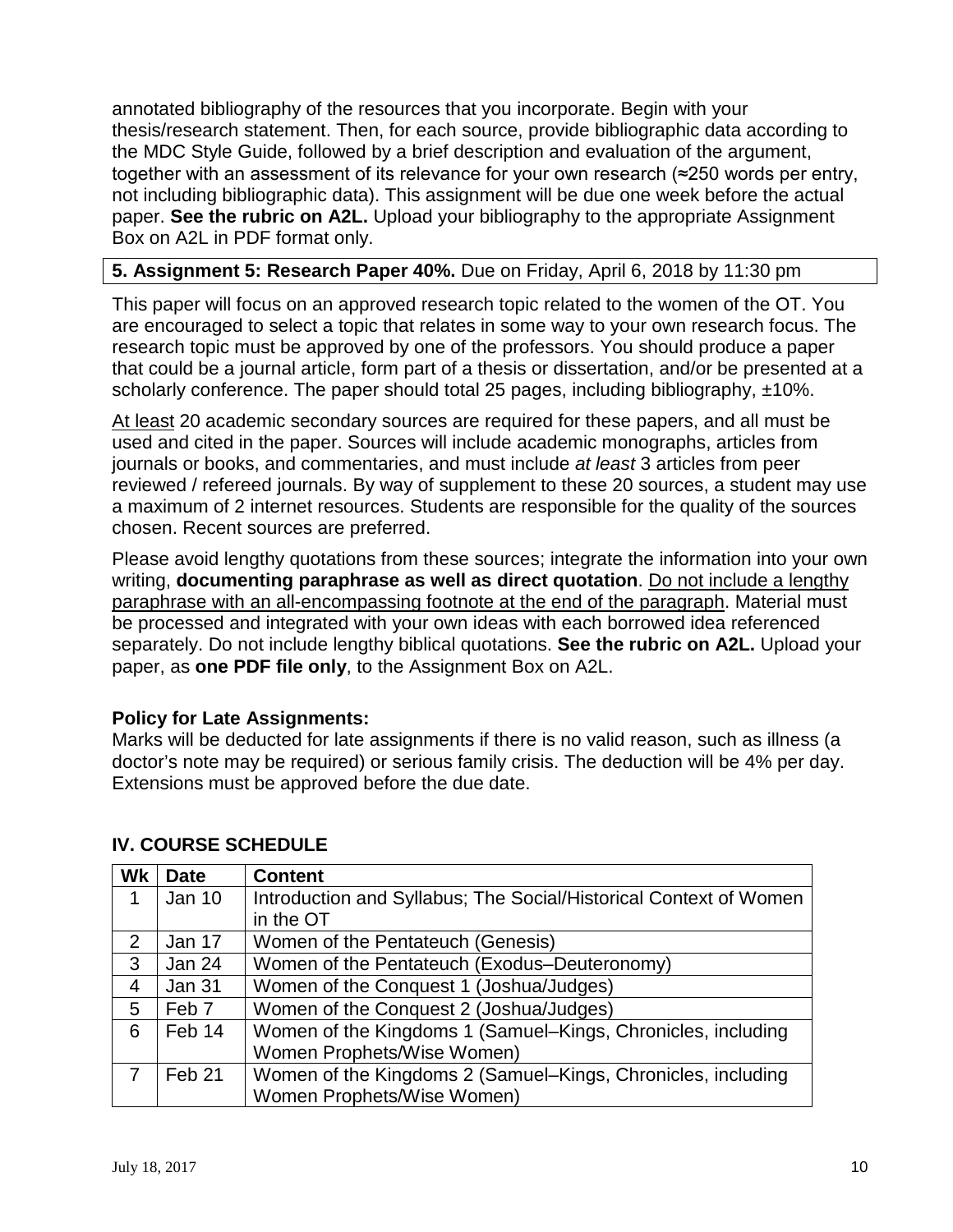| 8  | Feb 28        | Women of the Kingdoms 3 (Samuel–Kings, Chronicles, including      |
|----|---------------|-------------------------------------------------------------------|
|    |               | Women Prophets/Wise Women)                                        |
| 9  | Mar 7         | Women of Wisdom 1 (Psalms, Proverbs, Job, Song,                   |
|    |               | Lamentations, Ecclesiastes)                                       |
| 10 | Mar 14        | Women of Wisdom 2 (Psalms, Proverbs, Job, Song,                   |
|    |               | Lamentations, Ecclesiastes)                                       |
| 11 | <b>Mar 21</b> | Women of the Prophets                                             |
| 12 | Mar 28        | Women of the Exile (Esther, Ezra-Nehemiah)                        |
| 13 | Apr 4         | Overview and Conclusions: Historical Trends in Interpretation and |
|    |               | <b>Critique of Interpretive Methods</b>                           |
| 14 | Apr 11        | Overview and Conclusions: OT Women in Christian Theology          |

## **V. CLASSROOM BEHAVIOUR, ATTENDANCE, AND PARTICIPATION**

- Students are expected to be on time for class. Admittedly, unavoidable delays do occasionally happen. If you arrive late, please enter as quietly as possible and give an explanation to the professor after class.
- Students are also expected to stay for the entire class session.
- Computers and tablets should only be used for class related purposes, not for social networking and the like.
- All thoughtful student participation is welcome. There are no "dumb questions" or "stupid answers." Students will respect the contributions of other students, although they may disagree, and respond to them without ridicule or scorn.
- Students may eat or drink in class as long as they do so quietly and unobtrusively and clean up afterwards.

## **VI. GENERAL GUIDELINES FOR THE SUBMISSION OF WRITTEN WORK**

All stylistic considerations (including but not limited to questions of formatting, footnotes, and bibliographic references) must conform to the McMaster Divinity College Style Guidelines for Essays and Theses

[http://www.mcmasterdivinity.ca/sites/default/files/documents/mdcstyleguide.pdf.](http://www.mcmasterdivinity.ca/sites/default/files/documents/MDCStyleGuide.pdf) Failure to observe appropriate form will result in grade reductions.

#### **Inclusive Language**

McMaster Divinity College uses inclusive language for human beings in worship services, student written materials, and all of its publications. In reference to biblical texts, the integrity of the original expressions and the names of God should be respected. The NRSV and TNIV are examples of the use of inclusive language for human beings. It is expected that inclusive language will be used in chapel services and all MDC assignments.

#### **Academic Dishonesty**

Academic dishonesty is a serious offence that may take any number of forms, including plagiarism, the submission of work that is not one's own or for which previous credit has been obtained, and/or unauthorized collaboration with other students. Academic dishonesty can result in severe consequences, e.g., failure of the assignment, failure of the course, a notation on one's academic transcript, and/or suspension or expulsion from the College. Students are responsible for understanding what constitutes academic dishonesty. Please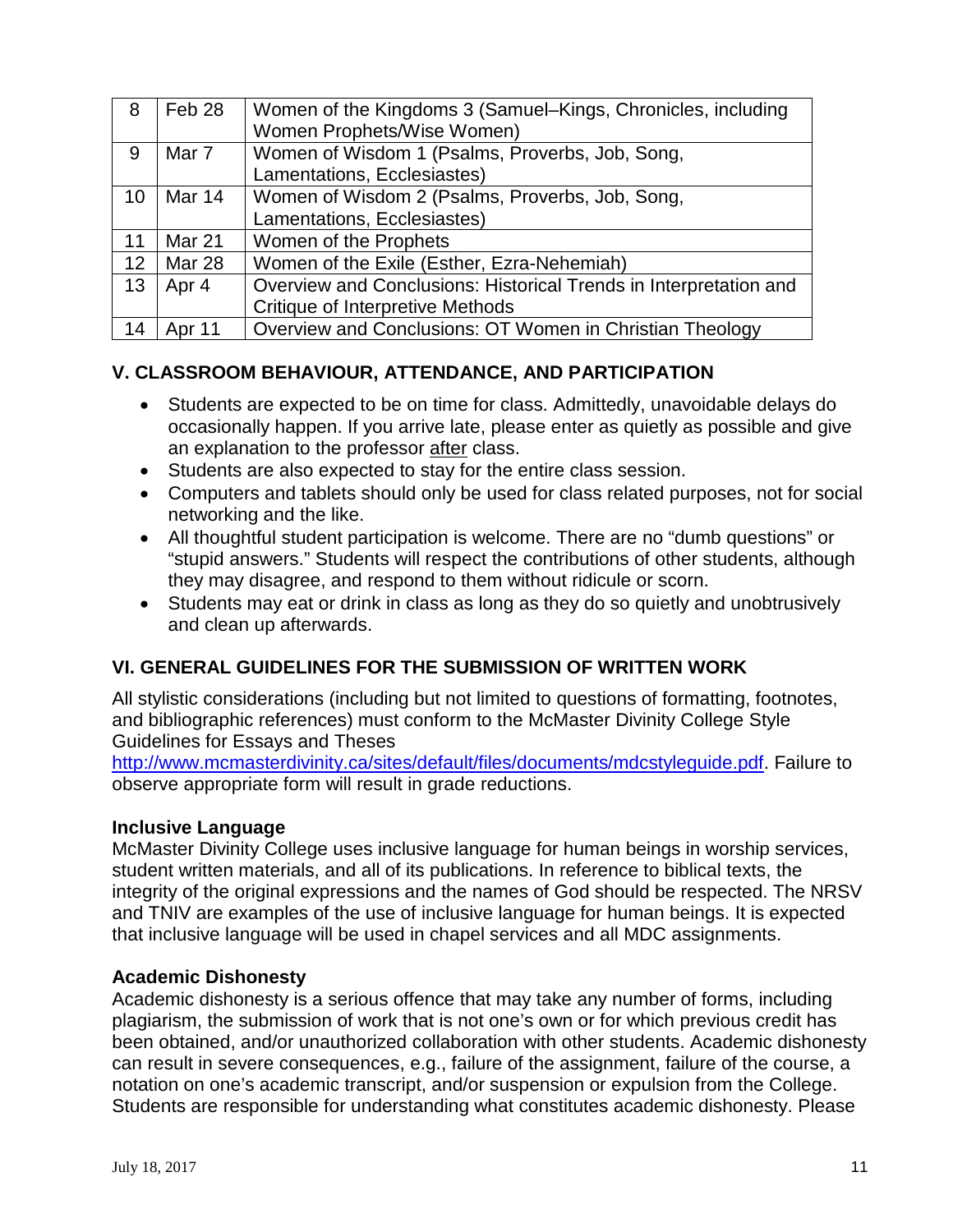refer to the Divinity College Statement on Academic Honesty at [http://www.mcmasterdivinity.ca/programs/rules-regulations.](http://www.mcmasterdivinity.ca/programs/rules-regulations)

**Disclaimer**: This syllabus is the property of the instructor and is prepared with currently available information. The instructor reserves the right to make changes and revisions up to and including the first day of class.

## **Partial Bibliography**

These resources are merely a sampling of the many available on this topic. You are advised to search the library catalogue and journal databases, particularly in regard to specific women or biblical books.

- Ackerman, Susan. *Warrior, Dancer, Seductress, Queen: Women in Judges and Biblical Israel*. 1st ed. The Anchor Bible Reference Library. New York: Doubleday, 1998.
- Assis, Elie. "Man, Woman, and God in Judg 4." *SJOT* 20 (2006) 110–24.
- Bach, Alice. *Women, Seduction, and Betrayal in Biblical Narrative*. Cambridge, UK; New York, NY: Cambridge University Press, 1997.
- Bal, Mieke. "A Body of Writing: Judges 19." *Continuum (St. Xavier College, Chicago, IL)* 1 (1991) 110–26.
- -. *Death and Dissymmetry: The Politics of Coherence in the Book of Judges*. Chicago Studies in the History of Judaism. Chicago: University of Chicago Press, 1988.
- ———. *Lethal Love: Feminist Literary Readings of Biblical Love Stories*. Indiana Studies in Biblical Literature. Bloomington: Indiana University Press, 1987.
- ———. *Murder and Difference: Gender, Genre, and Scholarship on Sisera's Death*. Indiana Studies in Biblical Literature. Bloomington: Indiana University Press, 1988.
- Barton, William. *A Catalogue of Virtuous Women Recorded in the Old & New Testament*. London: [printed by] W. Godbid, for William Cooper at the Pellican in Little-Britain, 1671. Kindle edition.
- Beavis, Mary Ann. "The Resurrection of Jephthah's Daughter: Judges 11:34–40 and Mark 5:21–24, 35–43." *CBQ* 72 (2010) 46–62.
- Bechtel, Carol M. *Esther*. Interpretation, a Bible Commentary for Teaching and Preaching. Louisville, KY: Westminster John Knox, 2002.
- Beller, David. "A Theology of the Book of Esther." *Restoration Quarterly* 39 (1997) 1–15.
- Bellis, Alice Ogden. *Helpmates, Harlots, and Heroes: Women's Stories in the Hebrew Bible*. 2nd ed. Louisville, KY: Westminster John Knox, 2007.
- Berlin, Adele. *Lamentations: A Commentary*. The Old Testament Library. Louisville, KY: Westminster John Knox, 2002.
- Beuken, W. A. M. "No Wise King without a Wise Woman (I Kings iii 16–28)." In *New Avenues in the Study of the Old Testament*, 1–10. Leiden: Brill, 1989.
- Bird, Phyllis A. "The Harlot as Heroine: Narrative Art and Social Presupposition in Three Old Testament Texts." *Semeia* 46 (1989) 119–39.
	- ———. "Sexual Differentiation and Divine Image in the Genesis Creation Texts." In *Image of God and Gender Models in Judaeo-Christian Tradition*, 11–34. Oslo: Solum Forlag, 1991.
- Bland, Dave. "God's Activity as Reflected in the Books of Ruth and Esther." *Restoration Quarterly* 24 (1981) 129–47.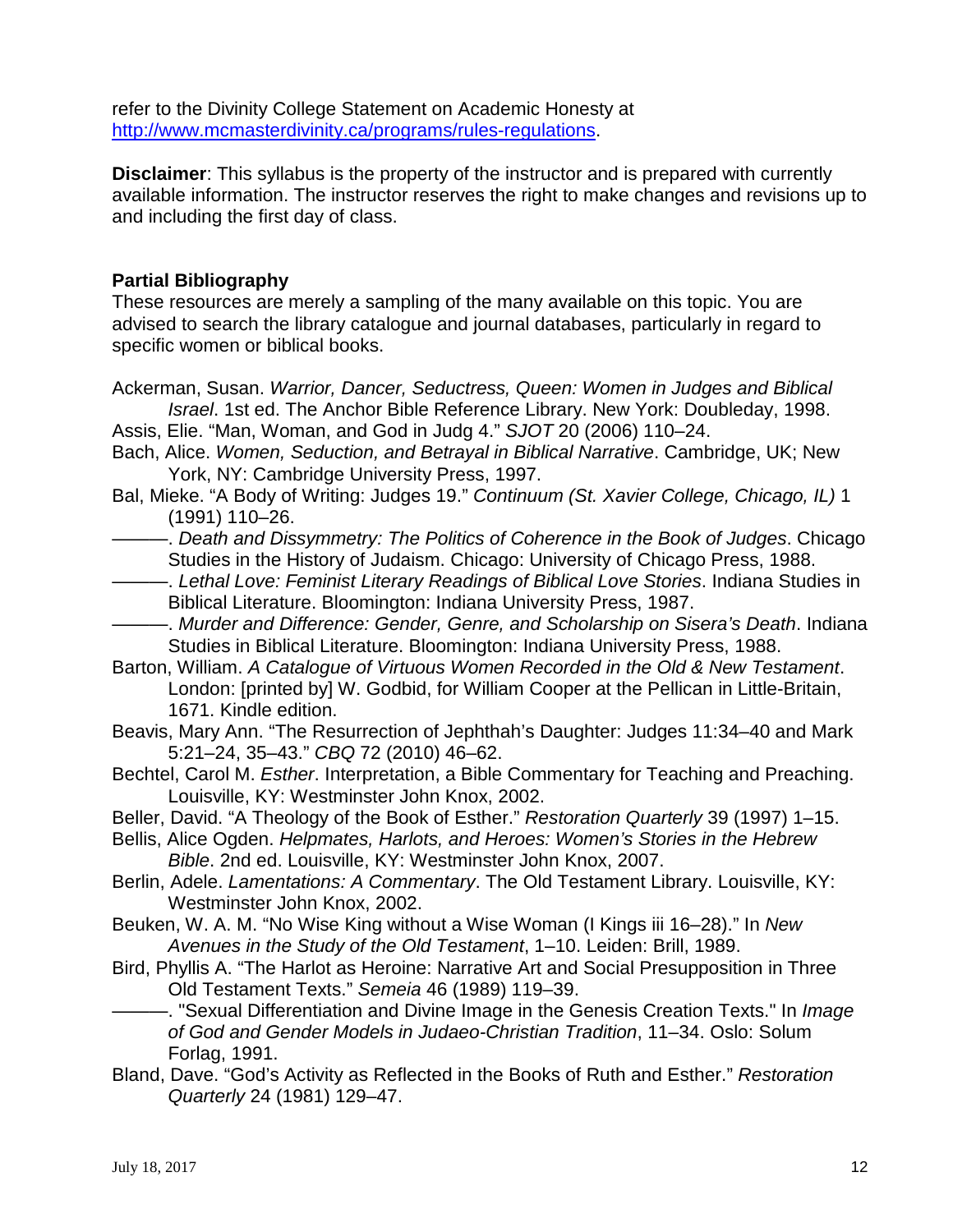- Block, Daniel I. "Deborah among the Judges: The Perspective of the Hebrew Historian." In *Faith, Tradition, and History*, 229–53. Winona Lake, IN: Eisenbrauns, 1994.
- Blotz, Joseph W. "Bitterness and Exegesis: A Feminist Exegesis of the Book of Ruth." *CurTM* 32 (2005) 47.
- Boda, Mark J., et al. *Daughter Zion: Her Portrait, Her Response*. Ancient Israel and Its Literature. Atlanta: Society of Biblical Literature, 2012.
- Brenner, Athalya. *Are We Amused?: Humour About Women in the Biblical Worlds*. JSOTSup 383. New York: T & T Clark, 2003.
- ———. *A Feminist Companion to Judges*. Feminist Companion to the Bible 4. Sheffield: JSOT, 1993.
	- ———. *A Feminist Companion to the Song of Songs*. Sheffield: Sheffield Academic, 1993.
	- ———. *The Israelite Woman: Social Role and Literary Type in Biblical Narrative*. 2nd ed. Cornerstones. New York: Bloomsbury T & T Clark, 2015.
- ———. "Naomi and Ruth: Further Reflections." In *Feminist Companion to Ruth*, 140–44. Sheffield: JSOT, 1993.

———. "To See Is to Assume: Whose Love Is Celebrated in the Song of Songs?" *Biblical Interpretation* 1 (1993) 265–84.

- Brooke, George J. *Women in the Biblical Tradition*. Studies in Women and Religion. Lewiston, NY: Mellen, 1992.
- Calvert-Koyzis, Nancy and Heather E. Weir, eds. *Breaking Boundaries: Female Biblical Interpreters Who Challenged the Status Quo*. Library of Hebrew Bible/Old Testament Studies. New York: T & T Clark, 2010.
- Camp, Claudia V. "The Wise Women of 2 Samuel: A Role Model for Women in Early Israel?" *CBQ* 43 (1981) 14–29.
- Carr, David McLain. "Gender and the Shaping of Desire in the Song of Songs and Its Interpretation." *JBL* 119 (2000) 233–48.
- Carr, G. Lloyd. "Is the Song of Songs a "Sacred Marriage" Drama." *JETS* 22 (1979) 103– 14.
- Chisholm, Robert B., Jr. "The Role of Women in the Rhetorical Strategy of the Book of Judges." In *Integrity of Heart, Skillfulness of Hands*, 34–49. Grand Rapids: Baker, 1994.
- Conway, Mary L. "Daughter Zion: Metaphor and Dialogue in the Book of Lamentations." In *Daughter Zion: Her Portrait, Her Response*, edited by Mark J. Boda et al., 101–26. Ancient Israel and Its Literature 13. Atlanta, GA: Society of Biblical Literature, 2012.
- Day, Linda and Carolyn Pressler, eds. *Engaging the Bible in a Gendered World: An Introduction to Feminist Biblical Interpretation in Honor of Katharine Doob Sakenfeld*. 1st ed. Louisville, KY: Westminster John Knox, 2006.

Ebeling, Jennie R. *Women's Lives in Biblical Times*. London; New York: T & T Clark, 2010. Exum, J. Cheryl. "Bathsheba Plotted, Shot, and Painted." *Semeia* 74 (1996) 47–73.

- ———. "Feminist Criticism: Whose Interests Are Being Served?" In *Judges and Method*, edited by Gale A. Yee, 65–90. Minneapolis: Fortress, 1995.
- ———. *Fragmented Women: Feminist (Sub)Versions of Biblical Narratives*. JSOT Sup 163. Sheffield: JSOT, 1993.
- ———. "'Mother in Israel': A Familiar Story Reconsidered." In *Feminist Interpretation of the Bible*, 73–85. Philadelphia, PA: Westminster, 1985.
	- ———. *Plotted, Shot, and Painted: Cultural Representations of Biblical Women*. 2nd revised ed. Classic Reprints. Sheffield: Sheffield Phoenix, 2012.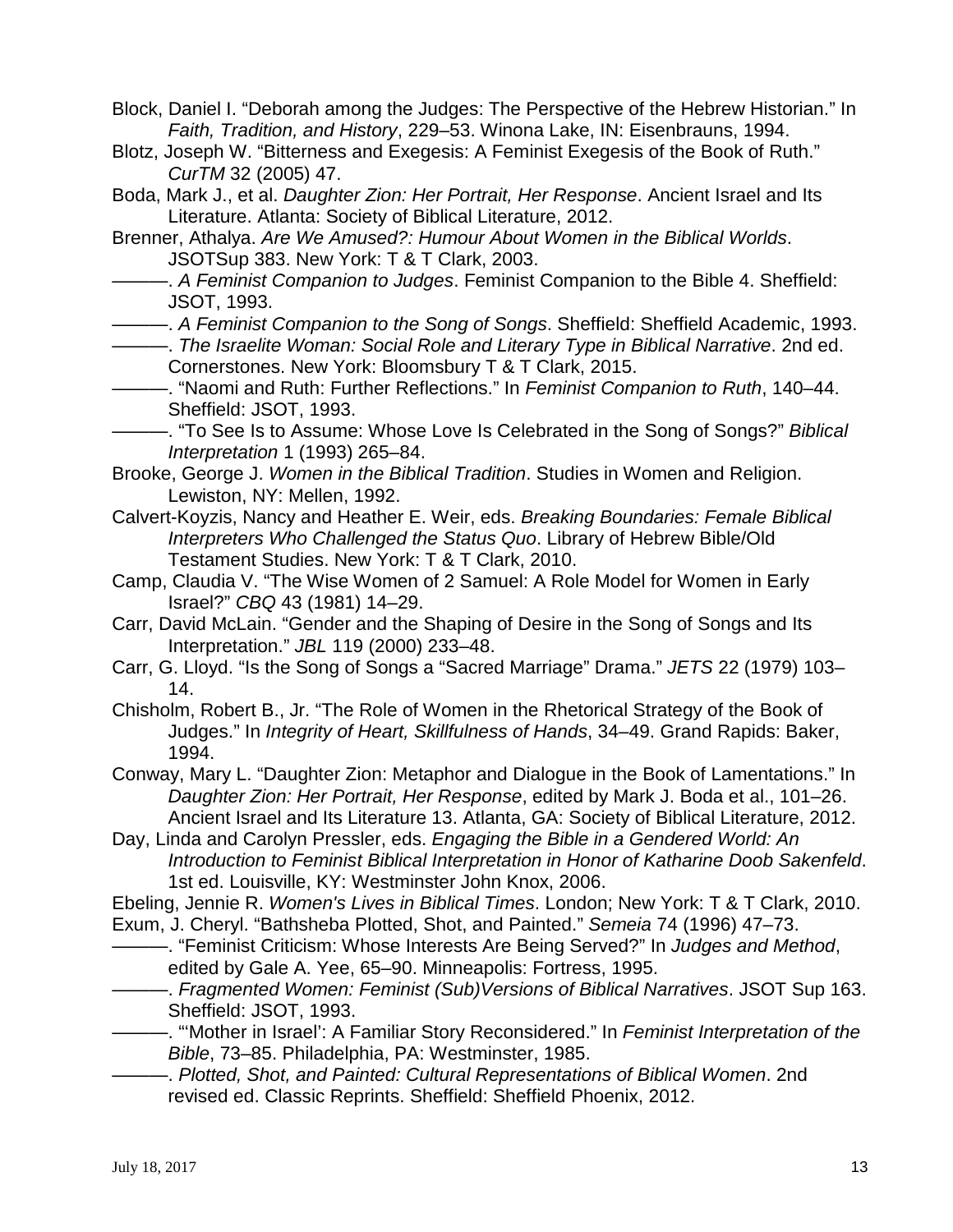———. *Plotted, Shot, and Painted: Cultural Representations of Biblical Women*. 1st ed. JSOTSup 215. Sheffield: Sheffield Academic, 1996.

———. "Second Thoughts About Secondary Characters: Women in Exodus 1:8–2:10." In *Feminist Companion to Exodus and Deuteronomy*, 75–87. Sheffield: Sheffield Academic, 1994.

———. "'You Shall Let Every Daughter Live': A Study of Exodus 1:8–2:10." *Semeia* 28 (1983) 63–82.

- Fewell, Danna Nolan and David M. Gunn. "Controlling Perspectives: Women, Men, and the Authority of Violence in Judges 4–5." *JAAR* 58 (1990) 389–411.
- Fox, Michael V. *Character and Ideology in the Book of Esther*. 2nd ed. Studies on Personalities of the Old Testament. Grand Rapids, MI: Eerdmans, 2001.
	- ———. "Love, Passion, and Perception in Israelite and Egyptian Love Poetry." *JBL* 102 (1983) 219–28.
- Frymer-Kensky, Tikva Simone. *Reading the Women of the Bible*. 1st ed. New York: Schocken Books, 2002.
- Fuchs, Esther. "Marginalization, Ambiguity, Silencing: The Story of Jephthah's Daughter." *JFSR* 5 (1989) 35–45.
- Gafney, Wilda. *Daughters of Miriam: Women Prophets in Ancient Israel*. Minneapolis, MN: Fortress Press, 2008.
- Gallares, Judette A. *Images of Faith: Spirituality of Women in the Old Testament*. Maryknoll, NY: Orbis, 1994.

Genest, Olivette and Madeleine Beaumont. "Feminist Theories in the Interpretation of the Bible." In *Women Also Journeyed with Him*, 25–50. Collegeville, MN: Liturgical Press, 2000.

- Gordis, Robert. "Love, Marriage, and Business in the Book of Ruth." In *Light Unto My Path*, 241–64. Philadelphia: Temple University Press, 1974.
- Gruber, Mayer I. *The Women of Israel by Grace Aguilar: Two Volumes in One with a New Introduction and Commentary*. Jewish Studies Classics. Piscataway, NJ: Gorgias, 2011.
- Guest, Pauline Deryn. "Dangerous Liaisons in the Book of Judges." *SJOT* 11 (1997) 241– 69.
- Hackett, Jo Ann. "Violence and Women's Lives in the Book of Judges." *Int* 58 (2004) 356– 64.
- Halton, Charles. "An Indecent Proposal: The Theological Core of the Book of Ruth." *SJOT*  26 (2012) 30–43.
- Harding, Kathryn. "'I Sought Him but I Did Not Find Him': The Elusive Lover in the Song of Songs." *Biblical Interpretation* 16 (2008) 43–59.
- Hubbard, Robert L. *The Book of Ruth*. The New International Commentary on the Old Testament. Grand Rapids, MI: Eerdmans, 1988.
- Ide, Arthur Frederick. *Battered & Bruised: All the Women of the Old Testament*. Woman in History Series. Las Colinas TX: Monument, 1993.
- Jacobson, Diane. "Redefining Family in the Book of Ruth." *WW* 33 (2013) 5–11.
- Janzen, J. Gerald. "A Certain Woman in the Rhetoric of Judges 9." *JSOT* 38 (1987) 33–37.

Jobes, Karen H. *Esther*. The NIV Application Commentary. Grand Rapids, MI: Zondervan, 1999.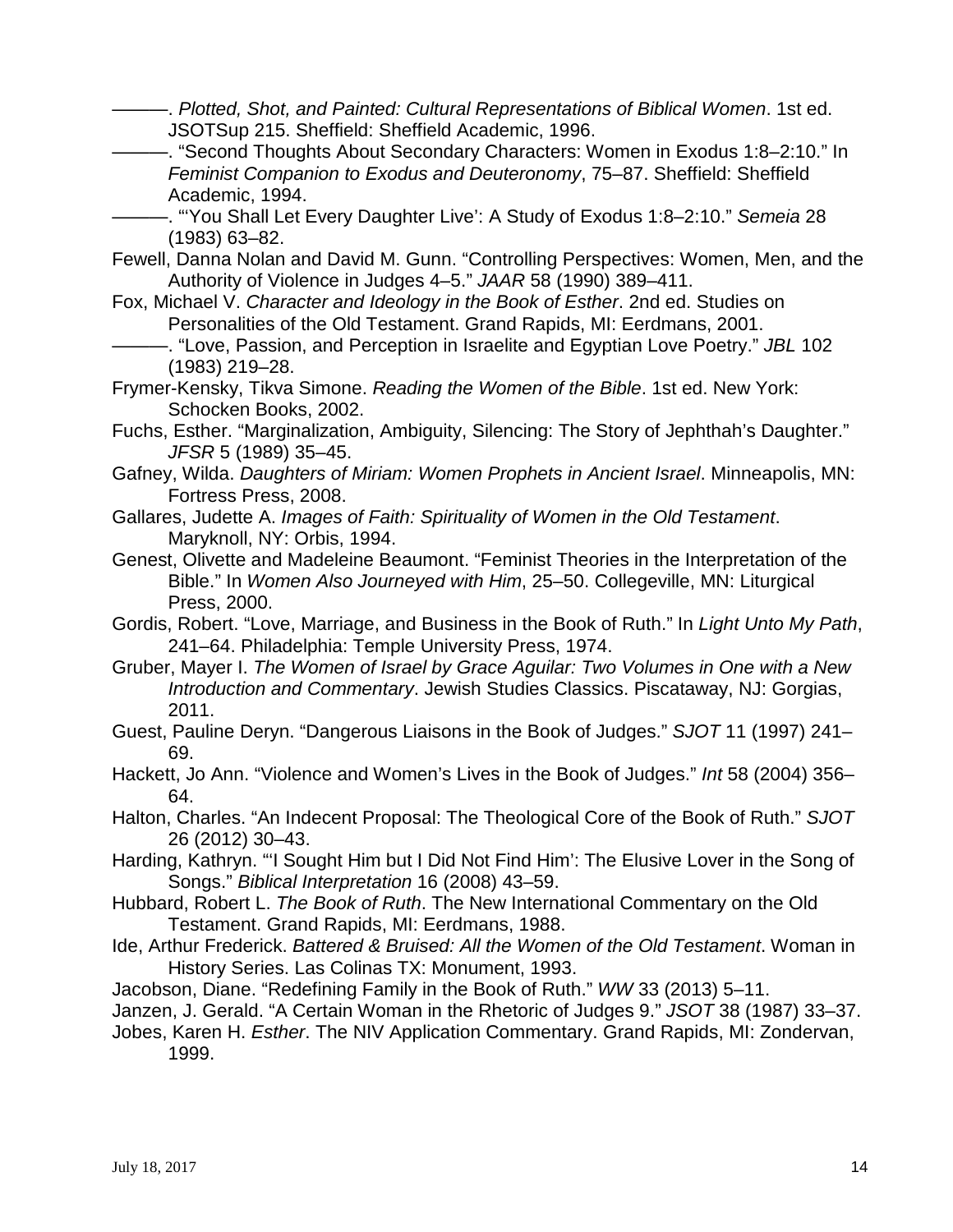- Jobling, J'annine. *Feminist Biblical Interpretation in Theological Context: Restless Readings*. Ashgate New Critical Thinking in Theology & Biblical Studies. Aldershot, England; Burlington, VT: Ashgate, 2002.
- Jones-Warsaw, Koala. "Toward a Womanist Hermeneutic: A Reading of Judges 19–21." *Journal of the Interdenominational Theological Center* 22 (1994) 18–35.
- Junior, Nyasha. *An Introduction to Womanist Biblical Interpretation*. 1st ed. Louisville, KY: Westminster John Knox, 2015.
- Keita, Shadrac and Janet W. Dyk. "The Scene at the Threshing Floor: Suggestive Readings and Intercultural Considerations on Ruth 3." *Bible Translator (Ja, Jl Technical Papers)* 57 (2006) 17–32.
- Kooij, Arie van der. "On Male and Female Views in Judges 4 and 5." In *On Reading Prophetic Texts*, 135–52. Leiden: E J Brill, 1996.
- Kuyper, Abraham, and Henry Zylstra. *Women of the Old Testament: Fifty Meditations*. Grand Rapids, MI: Zondervan, 1933.
- Landy, Francis. "The Song of Songs and the Garden of Eden." *JBL* 98 (1979) 513–28.

Lapsley, Jacqueline E. *Whispering the Word: Hearing Women's Stories in the Old Testament*. 1st ed. Louisville, KY: Westminster John Knox, 2005.

- Lee, Nancy C. *The Singers of Lamentations: Cities under Siege, from Ur to Jerusalem to Sarajevo*. BIS. Leiden; Boston: Brill, 2002.
- Levenson, Jon Douglas. *Esther: A Commentary*. 1st ed. OTL. Louisville, KY: Westminster John Knox, 1997.

Luter, Boyd. "Love in a Fallen World: Further toward a Theology of the Song of Songs." *Criswell Theological Review* 10 (2012) 53–65.

Mandolfo, Carleen. *Daughter Zion Talks Back to the Prophets: A Dialogic Theology of the Book of Lamentations*. Semeia Studies. Atlanta: Society of Biblical Literature, 2007.

Matthews, Victor H., et al. *Gender and Law in the Hebrew Bible and the Ancient near East*. JSOTSup 262. Sheffield, England: Sheffield Academic, 1998.

McGeough, Kevin M. "Esther the Hero: Going Beyond 'Wisdom' in Heroic Narratives." *CBQ*  70 (2008) 44–65.

McKeown, James. *Ruth*. Edited by J. G. McConville et al. Two Horizons Old Testament Commentary. Grand Rapids: Eerdmans, 2015.

McKinlay, Judith E. "Meeting Achsah on Achsah's Land." *Bible & Critical Theory* 5 (2009) 39.1–39.11.

Meredith, Christopher. "The Lattice and the Looking Glass: Gendered Space in Song of Songs 2:8-14." *JAAR* 80 (2012) 365–86.

Meyers, Carol L. *Discovering Eve: Ancient Israelite Women in Context*. New York: Oxford University Press, 1988.

- ———. *Rediscovering Eve: Ancient Israelite Women in Context*. New York: Oxford University Press, 2013.
	- ———. "The Roots of Restriction: Women in Early Israel." *Biblical Archaeologist* 41 (1978) 91–103.
- Meyers, Carol L., et al. *Women in Scripture: A Dictionary of Named and Unnamed Women in the Hebrew Bible, the Apocryphal/Deuterocanonical Books, and the New Testament*. Boston, MA: Houghton Mifflin, 2000.
- Newsom, Carol A., et al. *Women's Bible Commentary*. 3rd ed. Louisville, KY: Westminster John Knox, 2012.
- Nielsen, Kirsten. *Ruth: A Commentary*. OTL. Louisville, KY: Westminster John Knox, 1997.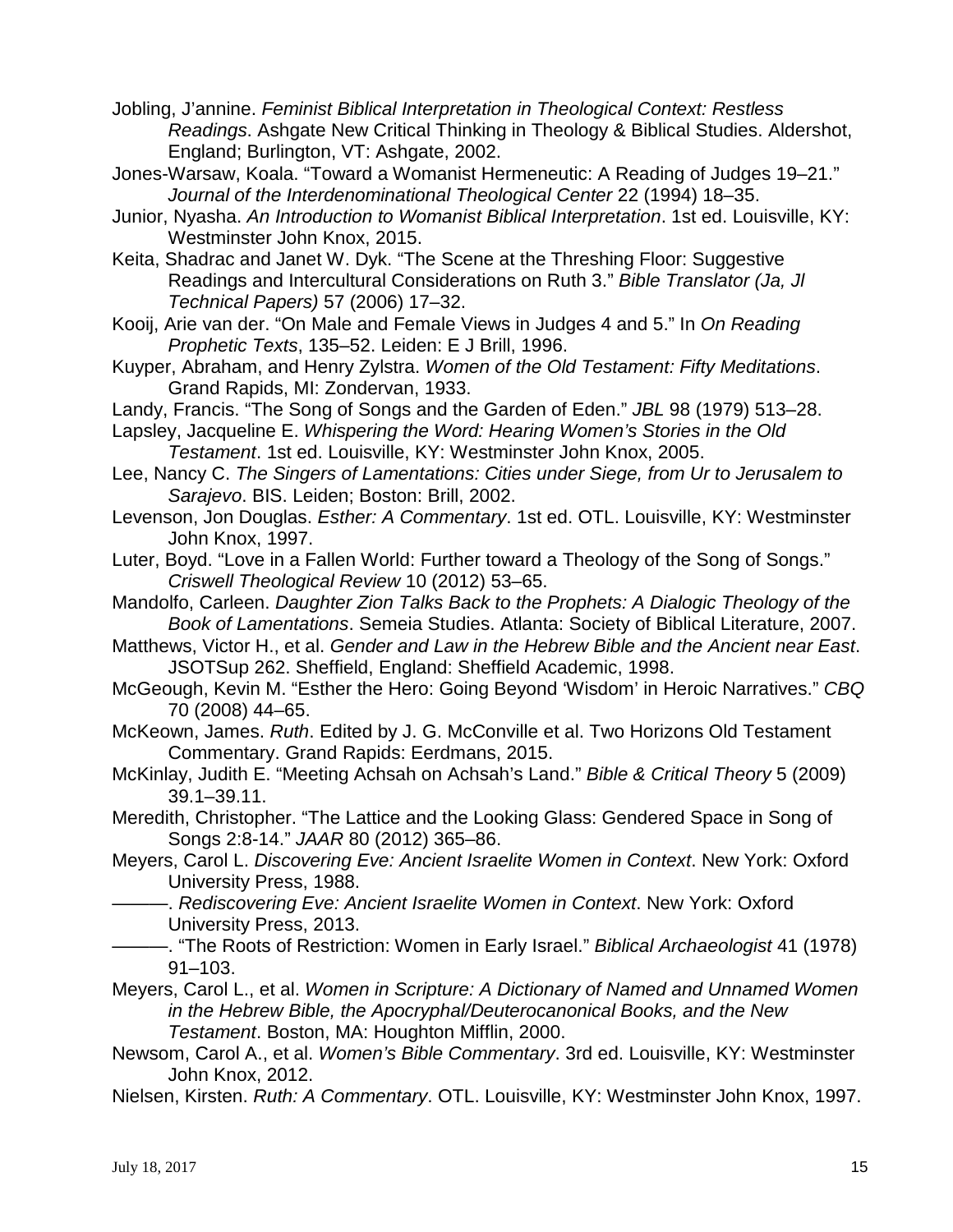O'Connor, Michael Patrick. "The Women in the Book of Judges." *HAR* 10 (1986) 277–93. Provan, Iain W. *Ecclesiastes, Song of Songs*. The NIV Application Commentary. Grand

Rapids, MI: Zondervan, 2001.

Rudman, Dominic. "Woman as Divine Agent in Ecclesiastes." *JBL* 116 (1997) 411–27.

- Russell, Letty M. and J. Shannon Clarkson, eds. *Dictionary of Feminist Theologies*. 1st ed. Louisville, KY: Westminster John Knox, 1996.
- Ryan, Thomas. "Sex, Spirituality, and Pre-Modern Readings of the Song of Songs." *Hor* 28 (2001) 81–104.

Sakenfeld, Katharine Doob. *Just Wives?: Stories of Power and Survival in the Old Testament and Today*. 1st ed. Louisville: Westminster John Knox, 2003.

. Ruth. Interpretation, a Bible Commentary for Teaching and Preaching. Louisville, KY: John Knox, 1999.

- Schneider, Tammi J. *Mothers of Promise: Women in the Book of Genesis*. Grand Rapids, MI: Baker Academic, 2008.
- Scholz, Susanne. *Introducing the Women's Hebrew Bible*. Introductions in Feminist Theology 13. London; New York: T & T Clark, 2007.
- Smith, Polly Ashton. "Contrasts in Language Theory and Feminist Interpretation." *USQR* 35 (1980) 89–98.
- Snyder, Josey Bridges. "Delilah and Her Interpreters." In *Women's Bible C0mmentary*, edited by Carol A. Newsom et al., 138–41. Louisville, KY: Westminster John Knox, 2012.

Solvang, Elna. *A Woman's Place Is in the House: Royal Women of Judah and Their Involvement in the House of David*. JSOTSup. New York: Sheffield Academic, 2003.

- Song, Angeline. "Heartless Bimbo or Subversive Role Model? A Narrative (Self) Critical Reading of the Character of Esther." *Dialog* 49 (2010) 56–69.
- Sprague, W.B. *Women of the Old and New Testament: A Series of Portraits, with Characteristic Descriptions*. New York: Appleton, 1801. <https://books.google.ca/books?id=O2UhAAAAYAAJ>
- Stewart, Anne W. "Deborah, Jael, and Their Interpreters." In *Women's Bible Commentary*, edited by Carol A. Newsom et al., 128–32. 3rd ed. Louisville, KY: Westminster John Knox, 2012.
	- -. "Jephthah's Daughter and Her Interpreters." In *Women's Bible Commentary*, edited by Carol A. Newsom et al., 133–37. 3rd ed. Louisville, KY: Westminster John Knox, 2012.
- Tanner, J. Paul. "The History of Interpretation of the Song of Songs." *BSac* 154 (1997) 23– 46.
- Taylor, Marion Ann and Agnes Choi. *Handbook of Women Biblical Interpreters: A Historical and Biographical Guide*. Grand Rapids, MI: Baker Academic, 2012.
- Taylor, Marion Ann and Christiana de Groot. *Women of War, Women of Woe: Joshua and Judges through the Eyes of Nineteenth-Century Female Biblical Interpreters*. Grand Rapids, MI: Eerdmans, 2016.
- Thompson, Henry Adams. *Women of the Bible Consisting of Biographical and Descriptive Sketches of the Representative and More Important Women of Old Testament and New Testament Times, as Viewed in the Light of Our Present Day Civilization*. Dayton, Ohio: U.B. Publishing, 1914. Kindle edition.
- Tran, Thi Ly. "Expressions of the Particular Terms of Love in the Song of Songs." *SJOT* 25 (2011) 234–59.